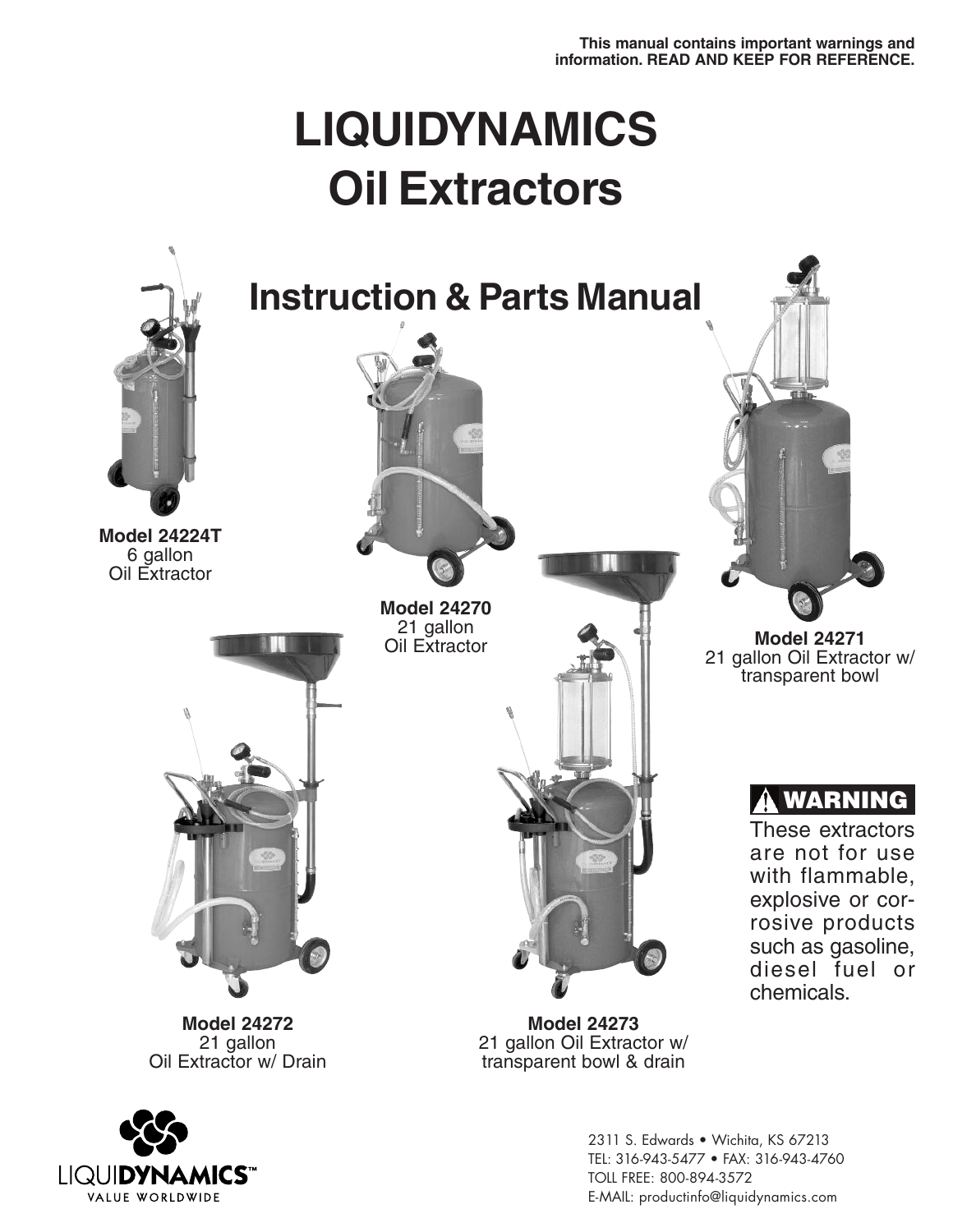



**This symbol indicates a potentially hazardous situation which, if not avoided, could result in death or serious injury.**

**This symbol indicates a potentially hazardous situation which, if not avoided, may result in injury or damage to equipment.**



Equipment Misuse Hazard

- Equipment misuse can cause the equipment to malfunction, rupture or explode and result in serious injury or death.
- This equipment is for professional use only.
- Read all instructions, manuals, tags and decals before operating equipment.
- Use the equipment only for its intended purpose. If you are not certain, call your Liquidynamics distributor or Liquidynamics at 800-894-3572.
- Do not alter or modify this equipment. Use only genuine Liquidynamics replacement parts.
- Check equipment daily. Repair or replace worn or damaged parts immediately.
- Do not exceed the maximum working pressure of the system. The tank is equipped with a safety relief valve set at 15 PSI. Do not attach an air supply unless regulated to 15 PSI or less.
- Use only with fluids for which the equipment was intended, i.e.; engine and gear oils, transmission fluid, hydraulic fluid and anti freeze.
- Comply with all applicable local, state and national fire and safety regulations.

| <b>Model</b>                                                                                                           | 24224T        | 24270         | 24271         | 24272         | 24273         |
|------------------------------------------------------------------------------------------------------------------------|---------------|---------------|---------------|---------------|---------------|
| <b>Tank Capacity</b>                                                                                                   | 6 gal.        | 21 gal.       | 21 gal.       | 21 gal.       | 21 gal.       |
| <b>Clear Bowl Capacity</b>                                                                                             |               |               | 2 gal.        |               | 2 gal.        |
| <b>Drain Bowl Capacity</b>                                                                                             |               |               |               | 25 qts.       | 25 qts.       |
| Maximum Working Height                                                                                                 |               |               |               | 64"           | 64"           |
| Minimum Working Height                                                                                                 |               |               |               | 49"           | 49"           |
| <b>Suction Hose Length</b>                                                                                             | 12 ft.        | 12 ft.        | 12 ft.        | 12 ft.        | $12$ ft.      |
| Discharge Hose Length                                                                                                  | N/A           | 6 ft.         | 6 ft.         | 6 ft.         | 6 ft.         |
| Oil Suction Capacity per charge                                                                                        | 4 gal.        | 14 gal.       | 14 gal.       | 14 gal.       | 14 gal.       |
| Approximate Vacuum charging<br>Time w/ 100-psi shop air.                                                               | 45 sec.       | 3 min.        | 3 min.        | 3 min.        | 3 min.        |
| Approximate suction rate with<br>0.24" (6mm) dia. Probe with hot<br>engine oil $@$ 158 $^{\circ}$ to 176 $^{\circ}$ F. | $0.5$ gal/min | $0.5$ gal/min | $0.5$ gal/min | $0.5$ gal/min | $0.5$ gal/min |

# **Technical Data:**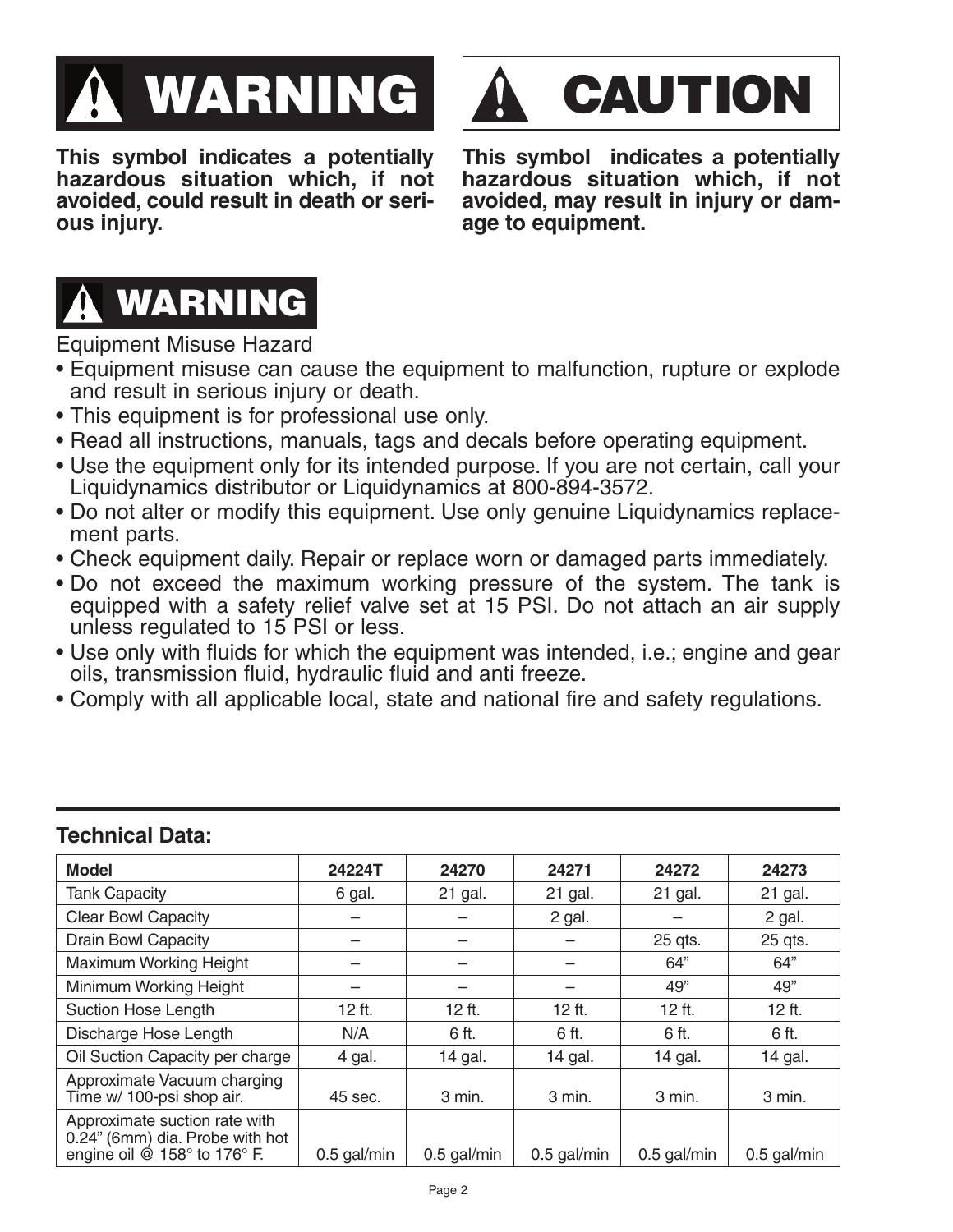#### **Introduction:**

These fluid extractors have been designed to remove motor oil, transmission fluid, antifreeze, gear oil and similar fluids from automobiles, trucks, buses, boats, forklifts and gearboxes.



**To avoid personal injury or death, do not use these extractors with flammable, explosive or corrosive products such as gasoline, diesel fuel or chemicals. Do not do any welding on the reservoir.**



**While draining high temperature oils, keep hands, exposed skin and face protected. Only use the device for the purpose for which it has been designed. Do not modify any components of the equipment. Use only original spare parts.**

## **Standard Equipment:**

Each model is provided with six probes as detailed in Fig. 1a.The standard hose connector, indicated as item A in Figure 1, is suitable for use with Mercedes Benz engines.

Additionally, three adapters are provided for use with Volkswagen, BMW and Citrone engines. Use of these adapters is illustrated in Figure 1.

Optionally, three adapters for use on marine engines are available as follows:

**1.** P/N 900199 Mastercraft engine adapter **2.** P/N 900210 OMC engine adapter **3.** P/N 900235 Outboard engine lower lube fitting







Some engines have the oil dip tubes incorporated to the bottom of the engine crankcase.When this is the case, connect the oil extractor probe (item A, figure 1) directly to the oil dip tube of the engine (Mercedes Benz). Alternatively use the adapters (item B, C & D,

ON **OFF**  $B\longrightarrow C\longrightarrow D$ Engine **Dipstick** A **Fig. 1**

figure 1) to connect the oil extractor probe (item A) to the engine (B-Volkswagen, C-BMW, D-Citrone). For engines that do not incorporate the oil dip tube to the bottom of the engine, use one of the six probes provided. Always use the largest diameter and shortest length probe possible to minimize extraction times.

#### **The following probes are supplied with extractor as standard equipment:**

| <b>Probe P/N Diameter</b> | Length                                                | <b>Material</b> |
|---------------------------|-------------------------------------------------------|-----------------|
|                           | P/N 24304 0.20 in. (5 mm) 27.5 in. (700 mm) Flexible  |                 |
|                           | P/N 24305 0.20 in. (5 mm) 27.5 in. (700 mm) Metal     |                 |
|                           | P/N 24306 0.24 in. (6 mm) 27.5 in. (700 mm) Metal     |                 |
|                           | P/N 24316 0.24 in. (6 mm) 27.5 in. (700 mm) Flexible  |                 |
|                           | P/N 24307 0.28 in. (7 mm) 39.4 in. (1000 mm) Flexible |                 |
|                           | P/N 24308 0.32 in. (8 mm) 27.5 in. (700 mm) Flexible  |                 |



## **Optional available probes:**

| Probe P/N Diameter | Length                                       | <b>Material</b> |
|--------------------|----------------------------------------------|-----------------|
|                    | P/N 24310 0.20 in. (5 mm) 59 in. (1500 mm)   | Flexible        |
|                    | P/N 24426 0.24 in. (6 mm) 59 in. (1500 mm)   | Flexible        |
|                    | P/N 24427 0.28 in. (7 mm) 59 in. (1500 mm)   | Flexible        |
|                    | P/N 24428 0.31 in. (8 mm) 59 in. (1500 mm)   | Flexible        |
|                    | P/N 24450 0.47 in. (12 mm) 27.5 in. (700 mm) | Flexible        |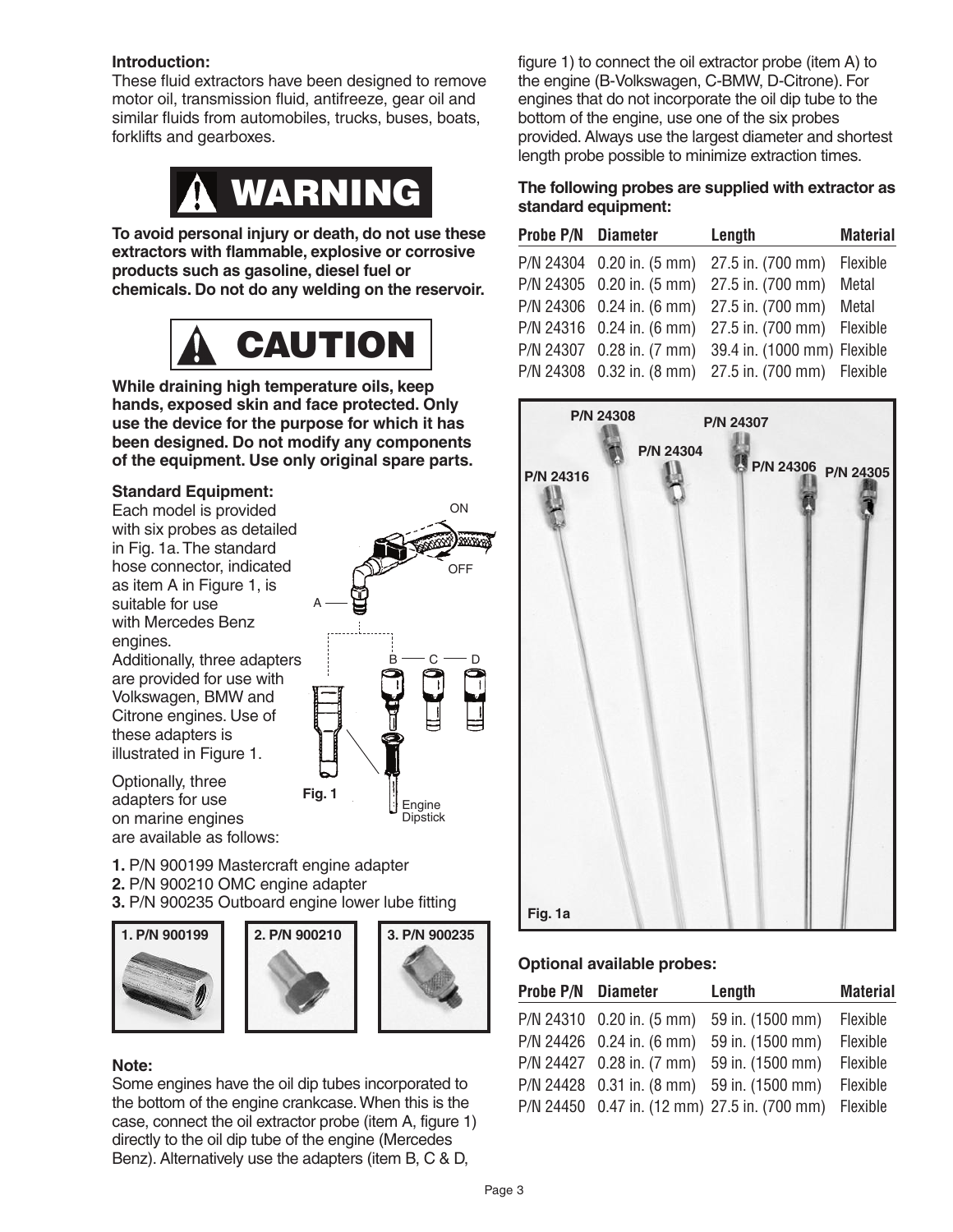## **Assembly:**

**Model 24224T** 6 Gallon Extractor

**Step 1.** Attach a 1/4" NPT male air chuck fitting 'F' (not provided) to the air inlet side of the venturi assembly as shown in (figure 3.)

#### **Model 24270** 21 Gallon Extractor

**Step 1.** Insert the handle as illustrated in (figure 4) and tighten the 3 mm Allen head screws until snug.





**Fig. 3**

**'F'**

**Step 2.** Place the tool tray on the bracket provided by pushing the bracket firmly against the reservoir (figure 5) and then down onto the bracket. It may be necessary to use a mallet

to gently tap the tray into place. Place the suction probe container ('B') in the right hand opening, taking care to allow the bottom of the probe container to fit

into the opening provided (figure 6).

**Step 3.** Attach the discharge drain hose ('C') as shown in (figure 6) and tighten the hose clamp securely with a flat head screw driver.

**Step 4.** Attach a 1/4" NPT male air chuck fitting 'F' (not provided) to the air inlet side of the venturi assembly as shown in (figure 3).



# **Model 24271**

21 Gallon Extractor w/ Transparent Bowl

**Step 1.** Follow steps # 1 through # 3 shown for model 24270.

**Step 2.** Position the transparent bowl 'D' onto the reservoir as shown in (Figure 7) make sure that the transparent bowl seats fully and securely onto the reservoir tank.Tighten the



retaining ring nut 'E' using a suitable tool (spanner wrench or large slip joint pliers.)

**Step 3.** Attach a 1/4" NPT male air chuck fitting 'F' (not provided) to the air inlet side of the venturi assembly located at the top of the transparent bowl (Figure 7).

## **Model 24272**

21 Gallon Extractor w/Drain Bowl

**Step 1.** Follow steps # 1 through 4 shown for Model 24270.

**Step 2.** Attach the riser tube assembly to the drain pan (figure 8) and tighten snugly with a 1<sup>1/2"</sup> open-end wrench.

**Step 3.** Attach drain pan/riser tube assembly to reservoir as shown in (figure 9), secure at desired height by hand tightening the compression wing nut 'G'.

**Step 4.** Attach drain pan drain hose 'H' to riser tube and tank fitting and secure with band clamps provided.

# **Model 24273**

21 Gallon Extractor w/ Drain Bowl & Transparent Bowl

**Step 1.** Follow steps # 1 through # 3 shown for Model 24270, steps #2 and 3 for Model 24271 and steps # 2 through # 4 for Model 24272.



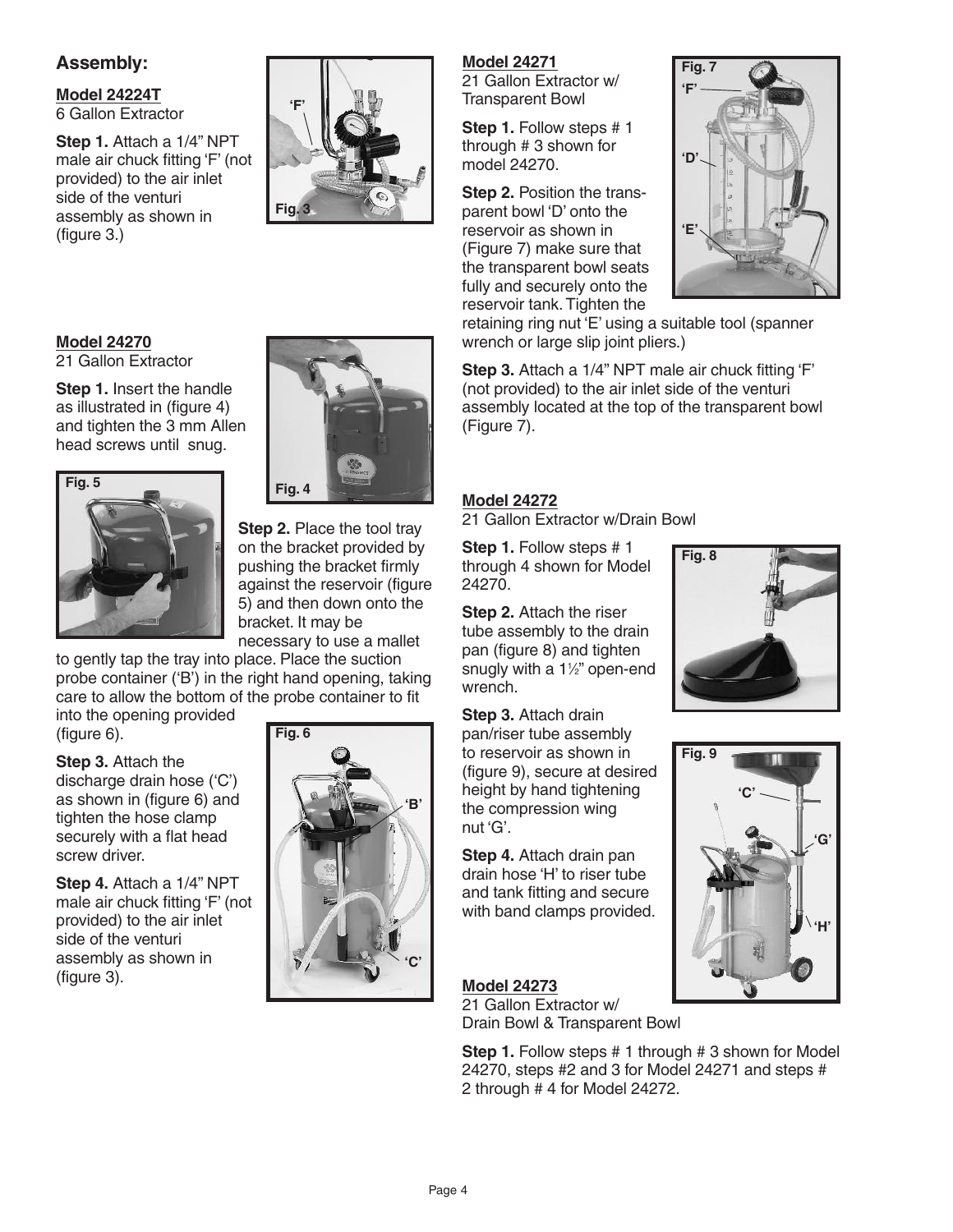## **Vacuum Charging**

Note: An air supply capable of supplying approximately 25 CFM for the times noted below is required for proper operation.

**Note:** Using an air supply pressure significantly less or more than 100 PSI will adversly effect vacuum created in tank.

## **Model 24224T**

6 Gallon Oil Extractor

**Step 1.** Make sure suction valve 'A' is closed and drain cap B is tightened snugly (figure 10).

**Step 2.** Connect a compressed air hose with approximately 100 psi to quick coupler 'C'. Air will escape through muffler 'M' (figure 10).

**Step 3.** Leave air connected until vacuum gauge approaches the "red" area on dial.This will

take approximately 45 seconds. Disconnect the air supply once the vacuum charge has been achieved.

**Fig. 11**

**'B'**

**'A'**

## **Model 24270 and 24272**

21 Gallon Extractor with and without Drain Bowl

**Step 1.** Make sure suction valve 'A', discharge valve 'B' (figure 11) and oil drain valve 'C' (figure 9, Model 24272 only), are closed.

**Step 2.** Open venturi valve 'D' (figure 12) (turn fully counter clockwise).



**Step 3.** Connect a compressed air hose with approximately 100-psi pressure to the quick coupler fitting 'F' (figure 12). Air will escape through muffler 'M' (figure 12).

**Step 4.** Leave air connected until vacuum gauge approaches the

"red" area on dial.This will take approximately 21 ⁄2 to 3 minutes. Disconnect air supply once vacuum charge has been achieved.



## **Model 24271 and 24273**

21 Gallon Oil Extractor w/Transparent Bowl & 21 Gallon Oil Extractor w/Drain Bowl & Transparent Bowl

**Step 1.** Make sure suction valve 'A', discharge valve 'B' and Oil Drain Valve 'C' (Figure 14) (Model 24273 only) are closed.

**Step 2.** Open Vacuum Valve D (Figure 15) by turning counterclockwise until fully open.

**Note:** By opening vacuum valve 'D' (Figure 15) a vacuum will be created both in the reservoir tank as well as in the transparent bowl. If a vacuum is desired only in the transparent bowl, leave valve 'D' in the closed position (clockwise).



**Step 3.** Connect a compressed air hose with approximately 100-psi pressure to the quick connect coupler fitting 'F' (Figure 15). Air will escape through muffler 'M' (Figure 15).

**Step 4.** Leave air connected until vacuum gauge approaches the "red" area on the dial.This will take approximately 15

seconds for transparent bowl only or 3 min. for tank and bowl. Disconnect air supply once vacuum charge has been achieved.

# **Extracting Oil from Engine:**

**Note:** Always extract hot oil.This temperature is specified at 150° to 176°F (70° to 80° C).



#### **While extracting high temperature oils, keep hands and face protected with impermeable gloves and face shield.**

**Note:** The suction capacity of each oil extractor is equal to approximately two-thirds of the models total tank capacity. Specific tank capacity of each model is given in the Technical Data at the beginning of this manual.

**Step 1.** Working with a hot engine, remove the dipstick and insert a suitable suction probe using the largest diameter possible (in the case of some Mercedes Benz, BMW, VW and Citrone engines use the appropriate adapters supplied).

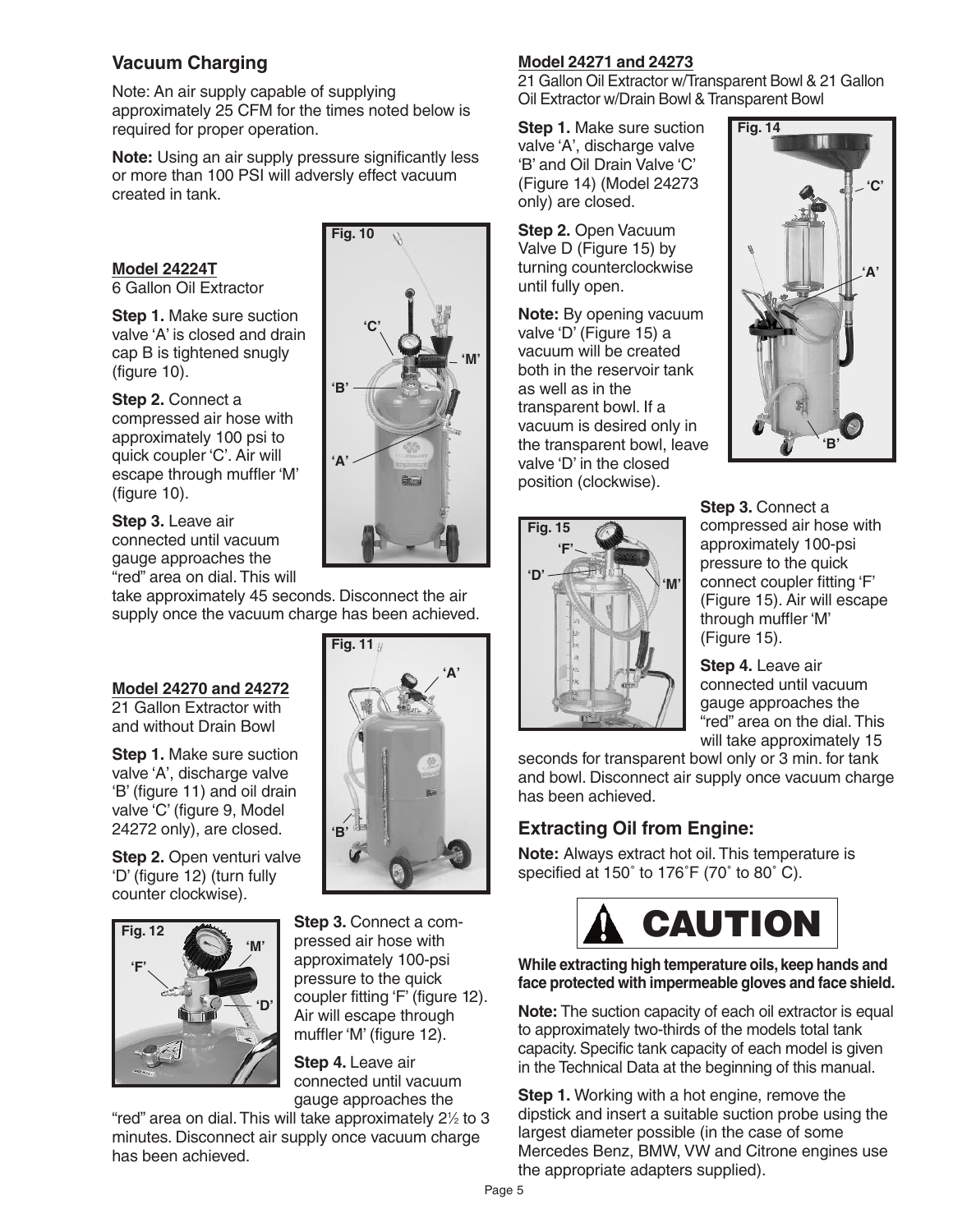Push the suction probe down into the dipstick tube to the bottom of the sump. Connect the suction hose to the suction probe, (Figure 16 and 17).

**Note:** A small wire at the end of the probe ensures ample clearance and prevents restricting the end of the probe at the bottom of the engine sump.

**Step 2.** Open valve 'B' (Figure 17) at the end of the

**Fig. 16**

suction hose. Oil is sucked from the sump into the Oil Extractor reservoir tank (or transparent bowl).The transparent bowl allows you to check oil quantity and quality.



To Prevent neutralizing the vacuum charge, close valve 'B' as soon as possible

after air is heard, or observed, in the suction line. Allow the oil to "pool" for 15-20 seconds and again open valve B briefly to extract all free oil from the engines sump.

**Note:** If valve 'B' is not closed promptly, you will need to charge the vacuum again for proper operation.

**Step 3.** For models 24271 and 24273 (with transparent bowls), first open valve 'D' (turn fully counter clockwise) and then press down on vacuum valve 'D' (Figure 15) to let oil drain from the transparent bowl into the tank.

**Fig. 18**

**"STOP"**

## **Proper Operation:**

For proper operation, care should be taken to keep oil out of the venturi and muffler. Oil can easily get into the venturi and muffler in any of the following situations:

**1.** Do not fill above the tank or transparent bowl "STOP" indicator (Figure 18).

**2.** Make sure that valve 'D' is open before oil is drained from the

transparent bowl to the lower tank (Figure 15).

**3.** Always empty the unit before moving. When the tank or transparent bowl are full, oil can easily splash into the venturi.

**4.** Drain oil from the transparent bowl into the reservoir tank while the oil is hot.

# **Emptying Tank**

## **Model 24224T**

6 Gallon Oil Extractor (Emptied by hand)

**Step 1.** Manually drain the unit by opening the suction valve 'A' to neutralize the vacuum charge and then remove cap 'T' (Figure 19).

**Note:** If the cap 'T' is removed prior to neutralizing the vacuum it is possible to suck the cap gasket into the tank.

**Step 2.** Lift the tank and carefully tip to allow oil to flow into receiving reservoir.Take care not to tip tank excessively causing oil to flow into the venturi assembly.

## **Model 24270 & 24272**

21Gallon Extractor (without transparent bowl)

**Step 1.** Make sure suction valve 'A', discharge valve 'B' (Figure 11) and oil drain valve 'C' (Figure 9) (model 24272) are closed.

**Step 2.** Close venturi valve 'D' (figure 12) by turning fully clockwise.This isolates the venturi from the tank thus allowing the tank to be pressurized.

**Fig. 20**

**'J'**

**Step 3.** Connect a compressed air hose supply at the Schrader Valve 'J' and charge to approximately 7-10 psi via a regulated air supply (figure 20). Place the discharge hose securely into a receiving container and slowly open discharge valve 'B' (figure 11).

## **Model 24271 & 24273**

21Gallon Oil Extractor (with transparent bowl)

**Step 1.** Same as for models 24270 and 24272 above.



**Step 2.** Close vacuum valve 'D' by turning fully clockwise (this isolates the transparent bowl from the tank thus allowing the tank to be pressurized (Figure 21).

**Step 3.** Same as for models 24270 and 24272 above.

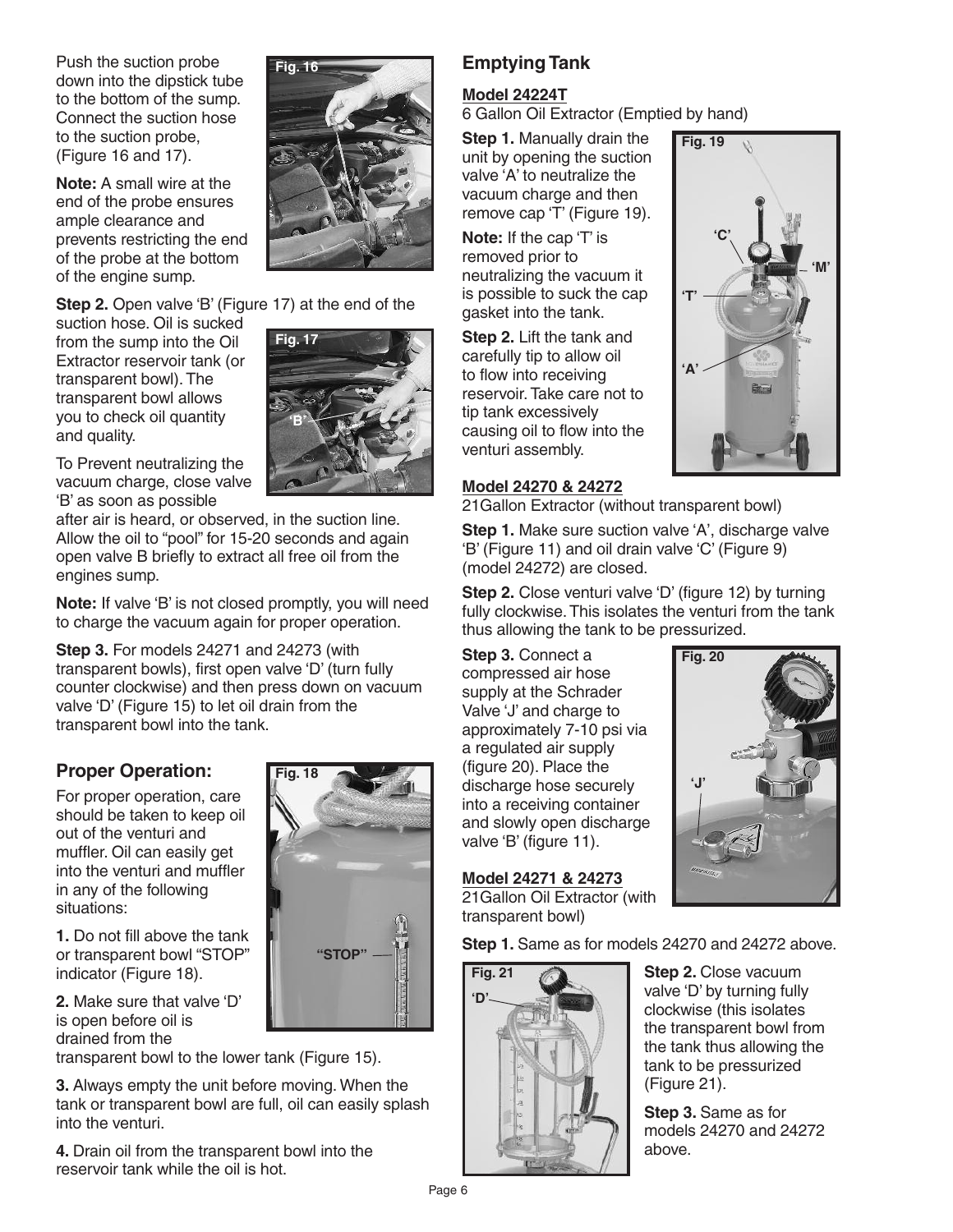

## **Exploded Parts Items (Drain Pan Assembly):**

| 1              |                  | P/N S3150 Grip, handle            |
|----------------|------------------|-----------------------------------|
|                |                  | P/N S3151 Handle, carry           |
| $\frac{2}{3}$  |                  | P/N S3152 Set screw, carry handle |
| $\overline{4}$ | <b>P/N S3153</b> | Cap, drain                        |
| $\overline{5}$ | <b>P/N S3154</b> | Gasket, drain cap                 |
| $\,6$          | P/N S3155        | Retainer, 'C' clip                |
| $\overline{7}$ | <b>P/N S3156</b> | Wheel, fixed                      |
| 8              | <b>P/N S3244</b> | Fitting, elbow, sight tube        |
| 9              | <b>P/N S3157</b> | Sight tube, 6 gallon              |
| 13             | <b>P/N S3159</b> | Tank, 6 gallon                    |



## **Exploded Parts Items:**

|                | Assy P/N S3301   | Venturi Assy for direct mount<br>on tank |
|----------------|------------------|------------------------------------------|
| 1              | <b>P/N S3303</b> | Muffler                                  |
| $\overline{c}$ | <b>P/N S3304</b> | Exhaust cone, venturi                    |
| 3              | <b>P/N S3305</b> | Housing, venturi                         |
| $\overline{4}$ | <b>P/N S3306</b> | 'O' Ring, venturi housing                |
| 5              | <b>P/N S3307</b> | Clip, retainer, ball check               |
| 6              | <b>P/N S3308</b> | Tube, breather, venturi                  |
| $\overline{7}$ | <b>P/N S3309</b> | Seat, ball check inlet, venturi          |
| 8              | <b>P/N S3310</b> | 'O' Ring, venturi inlet                  |
| 9              | <b>P/N S3311</b> | 'O' Ring, ball check                     |
| 10             | <b>P/N S3312</b> | Ball check, venturi                      |
| 11             | <b>P/N S3313</b> | Cone, inlet, venturi                     |
| 12             | <b>P/N S3314</b> | 'O' Ring, isolation valve                |
| 13             | <b>P/N S3315</b> | Body, isolation valve                    |
| 14             | <b>P/N S3326</b> | 'O' Ring, isolation valve stem (2 ea.)   |
| 15             | <b>P/N S3316</b> | Stem, isolation valve                    |
| 16             | <b>P/N S3317</b> | Knob, isolation valve                    |
| 17             | <b>P/N S3318</b> | Ring Nut, venturi assy.                  |
| 18             | <b>P/N S3319</b> | 'Y' fitting, venturi assy.               |
| 19             | <b>P/N S3320</b> | Fitting, elbow, venturi assy.            |
| 20             | <b>P/N S3321</b> | Valve, isolation, vacuum gauge           |
| 21             | <b>P/N S3322</b> | Gauge, vacuum                            |
|                |                  |                                          |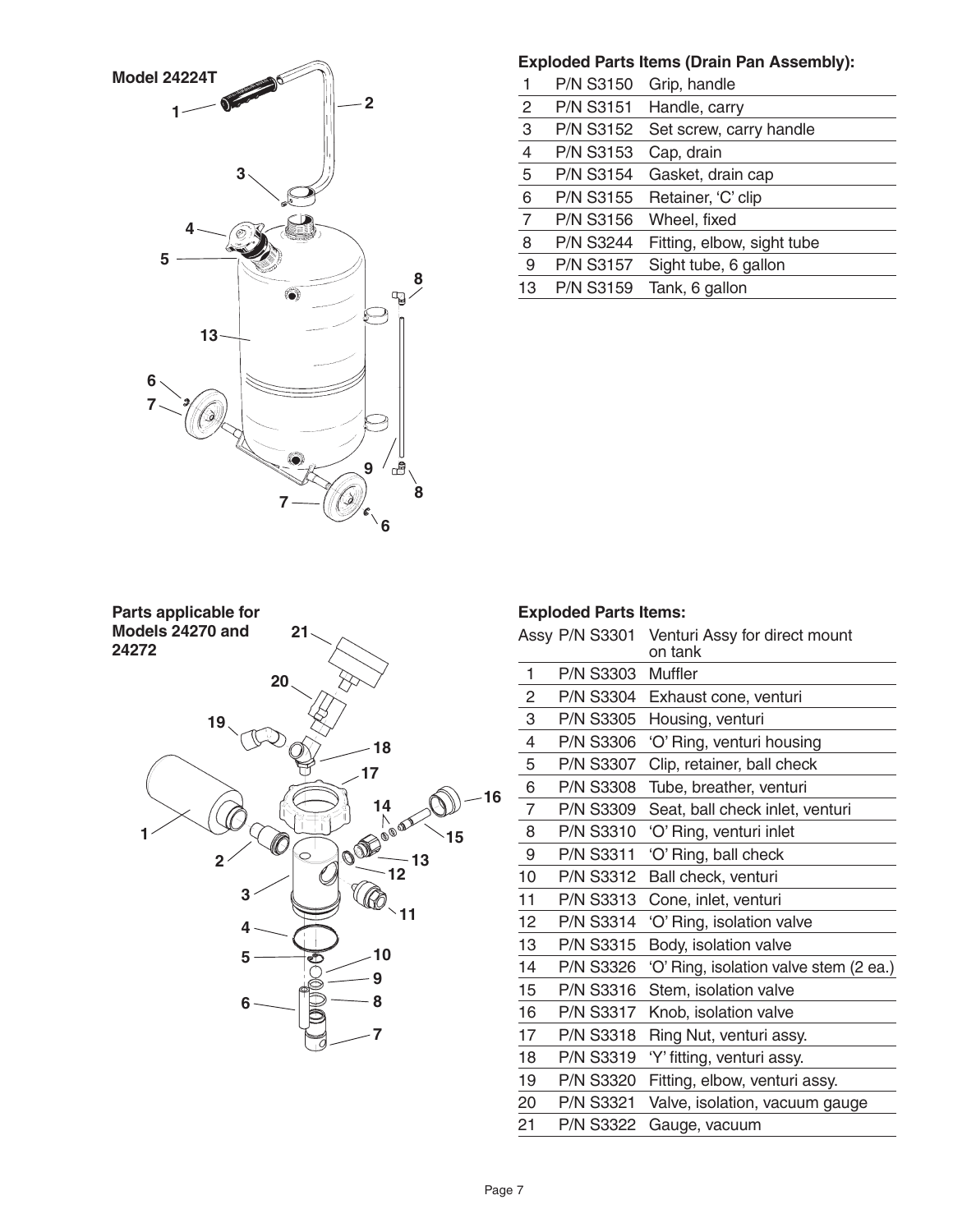## **Parts applicable for Models 24224T, 24271 and 24273**



#### **Exploded Parts Items:**

|                  | Venturi Assy for use w/<br>transparent bowl |
|------------------|---------------------------------------------|
| <b>P/N S3303</b> | Muffler                                     |
| <b>P/N S3304</b> | Exhaust cone, venturi                       |
| <b>P/N S3305</b> | Housing, venturi                            |
| <b>P/N S3306</b> | 'O' Ring, venturi housing                   |
| <b>P/N S3307</b> | Clip, retainer, ball check                  |
| <b>P/N S3308</b> | Tube, breather, venturi                     |
| <b>P/N S3309</b> | Seat, ball check inlet, venturi             |
| <b>P/N S3310</b> | 'O' Ring, venturi inlet                     |
| P/N S3311        | 'O' Ring, ball check                        |
| <b>P/N S3312</b> | Ball check, venturi                         |
| <b>P/N S3313</b> | Cone, inlet, venturi                        |
| <b>P/N S3318</b> | Ring Nut, venturi assy.                     |
| <b>P/N S3319</b> | 'Y' fitting, venturi assy.                  |
| <b>P/N S3320</b> | Fitting, elbow, venturi assy.               |
| <b>P/N S3322</b> | Gauge, vacuum                               |
|                  | <b>Assy P/N S3302</b>                       |

## **Parts applicable for Models 24270, 24271, 24272 and 24273**



## **Exploded Parts Items (Tank Assembly):**

|    | Assy P/N S3226 |                               | Air Valve Assy. (incl. items 2, 3 & 4)                             |
|----|----------------|-------------------------------|--------------------------------------------------------------------|
| 1  |                | <b>P/N S3223</b>              | Handle                                                             |
| 2  |                | <b>P/N S3224</b>              | Schrader Valve Assy.                                               |
| 3  |                | <b>P/N S3227</b>              | 'T' Fitting                                                        |
| 4  |                | <b>P/N S3228</b>              | <b>Safety Relief Valve</b>                                         |
| 6  |                | <b>P/N S3231</b>              | <b>Tool Tray</b>                                                   |
| 7  |                | P/N S3232                     | Allen Screw, 3 mm                                                  |
| 8  |                | P/N S3233                     | Wheel, fixed                                                       |
| 9  |                | <b>P/N S3234</b>              | Clip, Retainer                                                     |
| 10 |                | <b>P/N S3235</b>              | Nut, Acorn                                                         |
| 11 |                | <b>P/N S3236</b>              | Washer                                                             |
| 12 |                | <b>P/N S3237</b>              | Caster, Swivel                                                     |
| 13 |                | <b>P/N S3238</b><br>P/N S3276 | Tank, Reservoir (24270 & 24271)<br>Tank, Reservoir (24272 & 24273) |
| 17 |                | P/N S3243                     | Sight Tube, 21 gal.                                                |
| 18 |                | <b>P/N S3244</b>              | Elbow Fitting, Sight Tube                                          |
| 19 |                | <b>P/N S3245</b>              | Fitting, Hose                                                      |
| 20 |                | <b>P/N S3247</b>              | <b>Elbow Assembly</b>                                              |
| 21 |                | <b>P/N S3246</b>              | Valve, Discharge                                                   |
| 22 |                | <b>P/N S3242</b>              | Hose, Discharge                                                    |
| 23 | P/N 3263       |                               | Clamp, Hose                                                        |
|    |                |                               |                                                                    |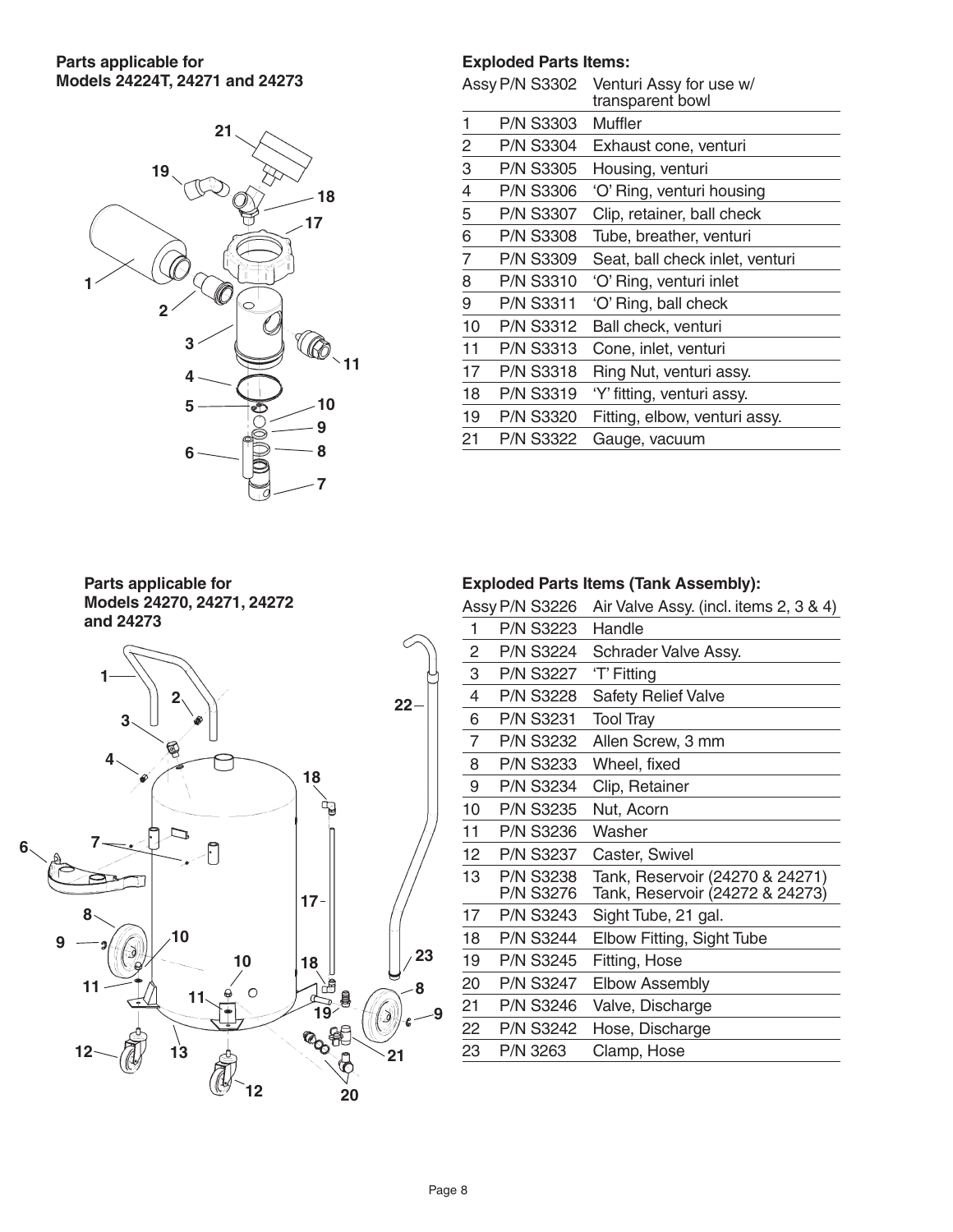#### **Parts applicable for Models 24271 and 24273**





## **Exploded Parts Items:**

|                                 | Assy P/N S3341 Complete transparent bowl assembly |
|---------------------------------|---------------------------------------------------|
| Assy P/N S3342                  | Upper cap assy (items#1 $-11$ )                   |
| Assy P/N S3343                  | Lower cap assy (items $#16 - 24, 7, 10$ )         |
| Assy P/N S3340                  | Transparent bowl kit (items #12 & 14)             |
| Assy P/N S3357                  | Rod, connecting, set, 5 rods, 10 nuts             |
| Assy P/N S3369 Seal kit, 8 pcs. |                                                   |
|                                 |                                                   |

*Item numbers shown below are for assembly/disassembly information only. Parts available in kits above.*

| 1                | Handle, valve                      |
|------------------|------------------------------------|
| $\overline{c}$   | Washer, set                        |
| $\frac{3}{4}$    | Stem, valve                        |
|                  | Seal, valve stem                   |
| 5                | 'O' Ring, valve stem               |
| $\overline{6}$   | Guide, valve stem                  |
| $\overline{7}$   | 'O' Ring, valve stem guide         |
| 8                | Nut, retaining                     |
| $\boldsymbol{9}$ | Seal, retaining nut                |
| 10               | Nut, cap                           |
| 11               | Cap, top, transparent bowl         |
| 12               | Seal, transparent bowl             |
| 13               | Rod, connecting, transparent bowl  |
| 14               | Bowl, transparent                  |
| 15               | Bolt, connecting, transparent bowl |
| 16               | Cap, bottom, transparent bowl      |
| 17               | Ring, retaining                    |
| 18               | Valve, plunger                     |
| 19               | Fitting, valve, plunger body       |
| 20               | 'O' Ring, plunger body             |
| 21               | Spring, plunger body               |
| 22               | Clip, retaining, plunger body      |
| 23               | Fitting, breather                  |
| 24               | Tube, breather                     |

## **Parts applicable to all extractors**

## **Exploded Parts Items:**

| 1              | P/N 24304        | Flex probe, 0.20" x 27.7"                |
|----------------|------------------|------------------------------------------|
| $\overline{2}$ | P/N 24305        | Metal probe, 0.20" x 27.5"               |
| 3              | P/N 24306        | Metal probe, 0.24" x 27.5"               |
| 4              | P/N 24307        | Flex probe, 0.28" x 39.4"                |
| 5              | P/N 24308        | Flex probe, 0.32" x 27.5"                |
| 6              | P/N 24316        | Flex probe, 0.24" x 27.5"                |
| $\overline{7}$ | P/N 24303        | <b>Connector for Citrone</b>             |
| 8              | P/N 24302        | <b>Connector for BMW</b>                 |
| 9              | P/N 24300        | Connector for VW                         |
| 10             | P/N 24299        | Probe container                          |
| 11             | <b>P/N S3332</b> | Retainer, probe holder                   |
| 12             | <b>P/N S3331</b> | Suction hose assembly                    |
| 13             | <b>P/N S3344</b> | 'O' Ring, suction probe fitting, (2 ea.) |
|                |                  |                                          |

Page 9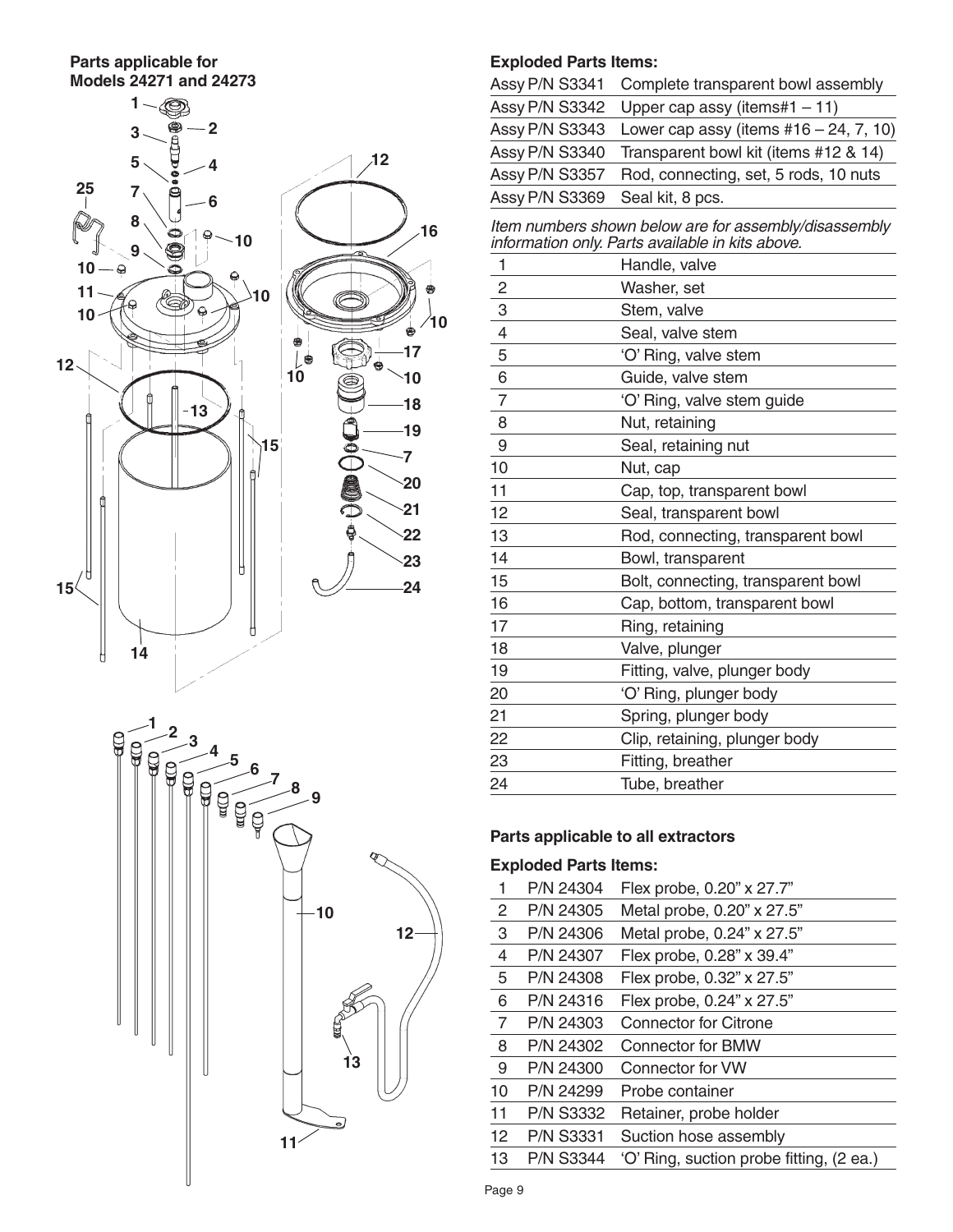## **Parts applicable for Models 24272 and 24273 only**



#### **Exploded Parts Items:**

|                | Assy P/N S3200   | Seal kit (incl. items 3, 5 & 12)      |
|----------------|------------------|---------------------------------------|
|                | Assy P/N S3220   | Drain tube Assy. (incl. items 3 - 13) |
| 1              | <b>P/N S3207</b> | Grate, filter                         |
| $\overline{2}$ | P/N S3206        | Pan, drain, oil                       |
| 3              | <b>P/N S3201</b> | Seal, pan, oil drain                  |
| 4              | <b>P/N S3215</b> | Fitting, swivel, Assy.                |
| 5              | <b>P/N S3202</b> | Seal, swivel retainer, (2 ea.)        |
| 6              | <b>P/N S3210</b> | Fitting, swivel retainer              |
| $\overline{7}$ | <b>P/N S3213</b> | Screw, retainer                       |
| 8              | <b>P/N S3209</b> | Tube, riser ball valve                |
| 9              | <b>P/N S3208</b> | Fitting, top, riser tube              |
| 10             | <b>P/N S3221</b> | Tube, riser                           |
| 11             | P/N S3216        | Nut, wing, compression                |
| 12             | <b>P/N S3218</b> | Fitting, compression                  |
| 13             | P/N S3261        | Fitting, hose adapter, riser tube     |
| 14             | <b>P/N S3262</b> | Hose, drain, riser tube               |
| 15             | P/N S3263        | Clamp, Hose                           |

#### **Service and Warranty:**

These products are covered by a limited two-year warranty. For parts or service information, contact your local distributor or call 1-800-894-3572.